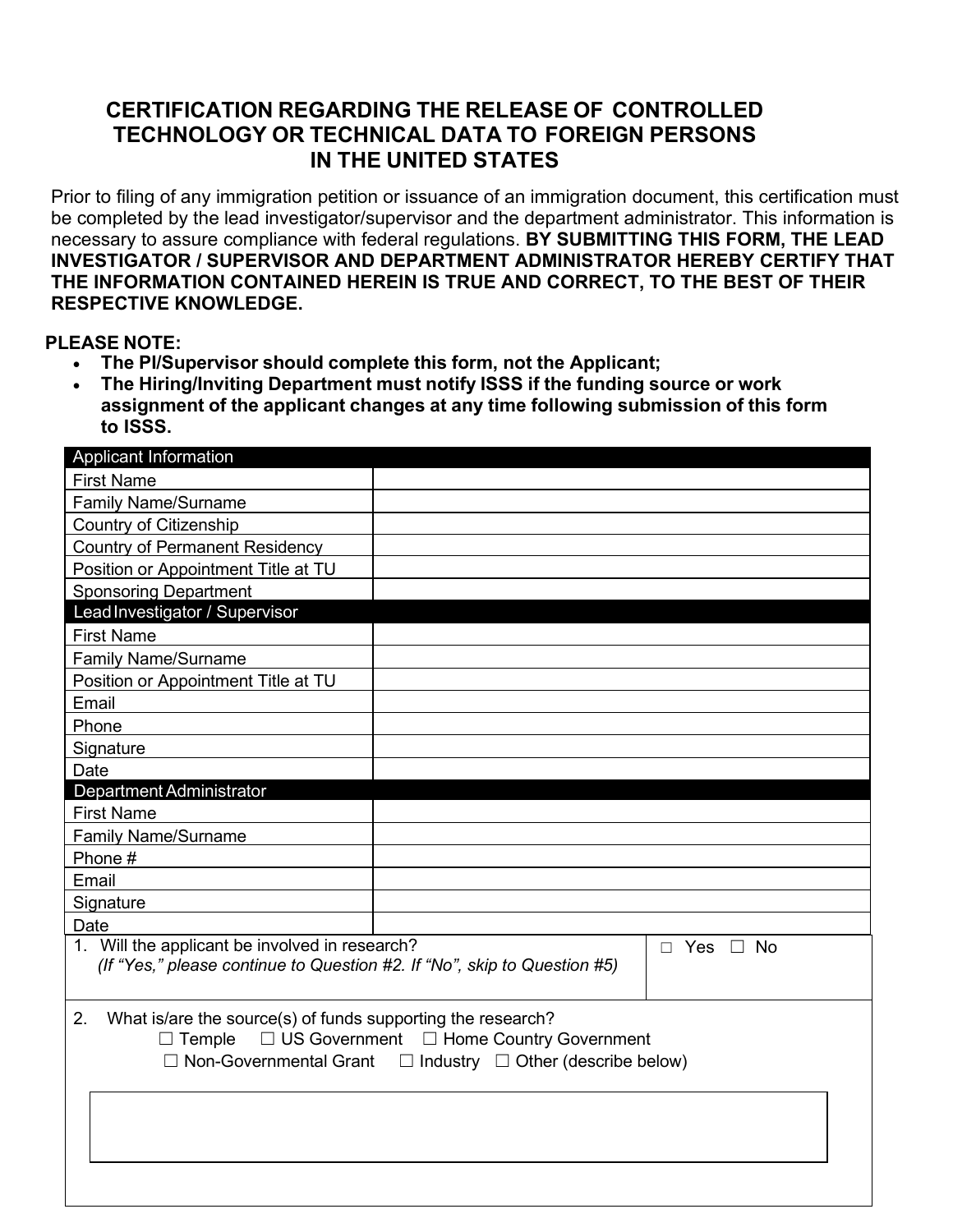| 3.<br>If Applicant is paid from either a US Government or US Non-<br>Governmental Grant, was Applicant listed on the Grant Application?                                                                                                                                                                                                                                                                                                                                                                                                                                                                                                                                                                                                                                                                                                                                                                                                                                                                                                                                                                                                                                                                                                                              | $\Box$ Yes $\Box$ No<br>N/A<br>$\perp$          |  |  |  |  |  |
|----------------------------------------------------------------------------------------------------------------------------------------------------------------------------------------------------------------------------------------------------------------------------------------------------------------------------------------------------------------------------------------------------------------------------------------------------------------------------------------------------------------------------------------------------------------------------------------------------------------------------------------------------------------------------------------------------------------------------------------------------------------------------------------------------------------------------------------------------------------------------------------------------------------------------------------------------------------------------------------------------------------------------------------------------------------------------------------------------------------------------------------------------------------------------------------------------------------------------------------------------------------------|-------------------------------------------------|--|--|--|--|--|
| If applicant is paid from a US grant, was the applicant listed as the PI<br>4.<br>on the Grant application?                                                                                                                                                                                                                                                                                                                                                                                                                                                                                                                                                                                                                                                                                                                                                                                                                                                                                                                                                                                                                                                                                                                                                          | $\Box$ Yes $\Box$ No $\Box$<br>N/A              |  |  |  |  |  |
| 5.<br>Will the applicant's job duties involve projects or collaborations that:<br>a. Restrict participation in the project based on country of origin or citizenship?<br>$\Box$ Yes $\Box$ No<br>b. Allow only US citizens to participate?<br>$\Box$ Yes $\Box$ No<br>c. Grant the sponsor the right to review publications in advance of submission (If "Yes",<br>provide exact language or copy of provision separately)<br>Yes $\Box$ No<br>$\Box$<br>d. Limit publication or dissemination of the research results in any manner? (If "Yes", provide<br>exact language or copy of provision separately)<br>$\Box$ Yes $\Box$ No<br>e. Provide that any part of the sponsoring, granting, or resulting documents not be disclosed?<br>$\Box$ Yes $\Box$ No<br>Limit access to proprietary or export-controlled technology or data -<br>f.<br>Provided by a sponsor or research collaborator?<br>(i)<br>$\Box$ Yes $\Box$ No<br>(ii) Previously developed by Temple?<br>$\Box$ Yes $\Box$ No<br>(iii) In Temple's possession?<br>$\Box$ Yes $\Box$ No<br>(iv) Produced as part of the project or collaboration?<br>$\Box$ Yes $\Box$ No<br>If you answered "Yes" to any part of Question 5 above, please continue to Question 6.<br>Otherwise, skip to Question 7. |                                                 |  |  |  |  |  |
| 6. Regarding the Applicant's Research:<br>a. Is the information clearly identified as proprietary or export-<br>controlled?<br>b. Can the information be appropriately protected?<br>c. Can controlled information be used in isolated tasks so that the<br>applicant can participate in part of the research that is not controlled?<br>If you answered "No" for 6a, 6b or 6c, please contact University<br><b>Counsel</b>                                                                                                                                                                                                                                                                                                                                                                                                                                                                                                                                                                                                                                                                                                                                                                                                                                          | Yes $\Box$ No<br>No.<br>Yes<br>Yes<br>$\Box$ No |  |  |  |  |  |
| 7. Will the employee's job duties involve projects or collaborations that:<br>a. Involve research providing access to source code for encrypted<br>software (other than publicly available software distributed at no<br>charge)?<br>Involve research, information or software that could be used for<br>b.<br>military applications?<br>Involve research, information or software that could be used in<br>C.<br>development of weapons of mass destruction (nuclear, biological,<br>chemical) or their delivery systems?                                                                                                                                                                                                                                                                                                                                                                                                                                                                                                                                                                                                                                                                                                                                           | Yes $\Box$ No<br>Yes $\Box$ No<br>Yes $\Box$ No |  |  |  |  |  |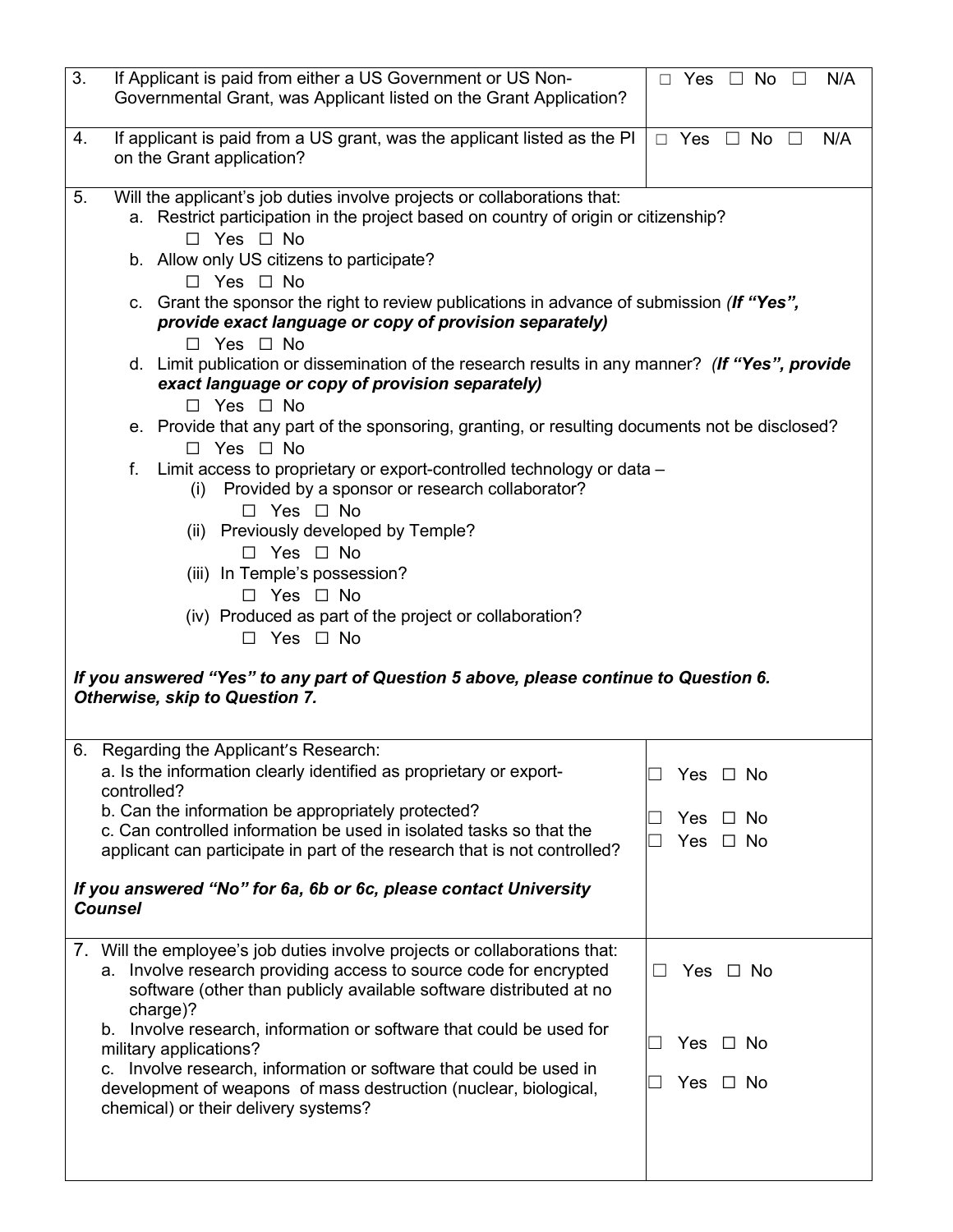| 8. For research funded solely by Temple, does the university intend to<br>withhold the research results for proprietary reasons and not share<br>broadly in the scientific community?                                                      | $\overline{\phantom{0}}$ |               | Yes $\Box$ No $\Box$ | N/A |
|--------------------------------------------------------------------------------------------------------------------------------------------------------------------------------------------------------------------------------------------|--------------------------|---------------|----------------------|-----|
| 9. Will the applicant use any scientific equipment, including highly<br>specialized computing equipment, in the course of performing his/her<br>duties? (if "YES", please provide and attach list)                                         | $\overline{\phantom{a}}$ | Yes $\Box$ No |                      |     |
| 10. Regarding any equipment the applicant will be using, will the applicant<br>have the specific information necessary for the operation, installation,<br>maintenance, repair, overhaul AND refurbishing of any item of the<br>equipment? | $\overline{\phantom{0}}$ | Yes $\Box$ No |                      |     |
| 11. Will the applicant be exposed to equipment that was specifically<br>designed or developed for military or outer space applications?<br>If "Yes," please describe below:                                                                |                          | Yes □ No      |                      |     |
|                                                                                                                                                                                                                                            |                          |               |                      |     |
|                                                                                                                                                                                                                                            |                          |               |                      |     |
| 12. Provide description of the applicant's duties:                                                                                                                                                                                         |                          |               |                      |     |
|                                                                                                                                                                                                                                            |                          |               |                      |     |
|                                                                                                                                                                                                                                            |                          |               |                      |     |
|                                                                                                                                                                                                                                            |                          |               |                      |     |
|                                                                                                                                                                                                                                            |                          |               |                      |     |
|                                                                                                                                                                                                                                            |                          |               |                      |     |
|                                                                                                                                                                                                                                            |                          |               |                      |     |
|                                                                                                                                                                                                                                            |                          |               |                      |     |
| 13. Provide description of research projects in which the applicant will be involved, if any:                                                                                                                                              |                          |               |                      |     |
|                                                                                                                                                                                                                                            |                          |               |                      |     |
|                                                                                                                                                                                                                                            |                          |               |                      |     |
|                                                                                                                                                                                                                                            |                          |               |                      |     |
|                                                                                                                                                                                                                                            |                          |               |                      |     |
|                                                                                                                                                                                                                                            |                          |               |                      |     |
|                                                                                                                                                                                                                                            |                          |               |                      |     |
|                                                                                                                                                                                                                                            |                          |               |                      |     |